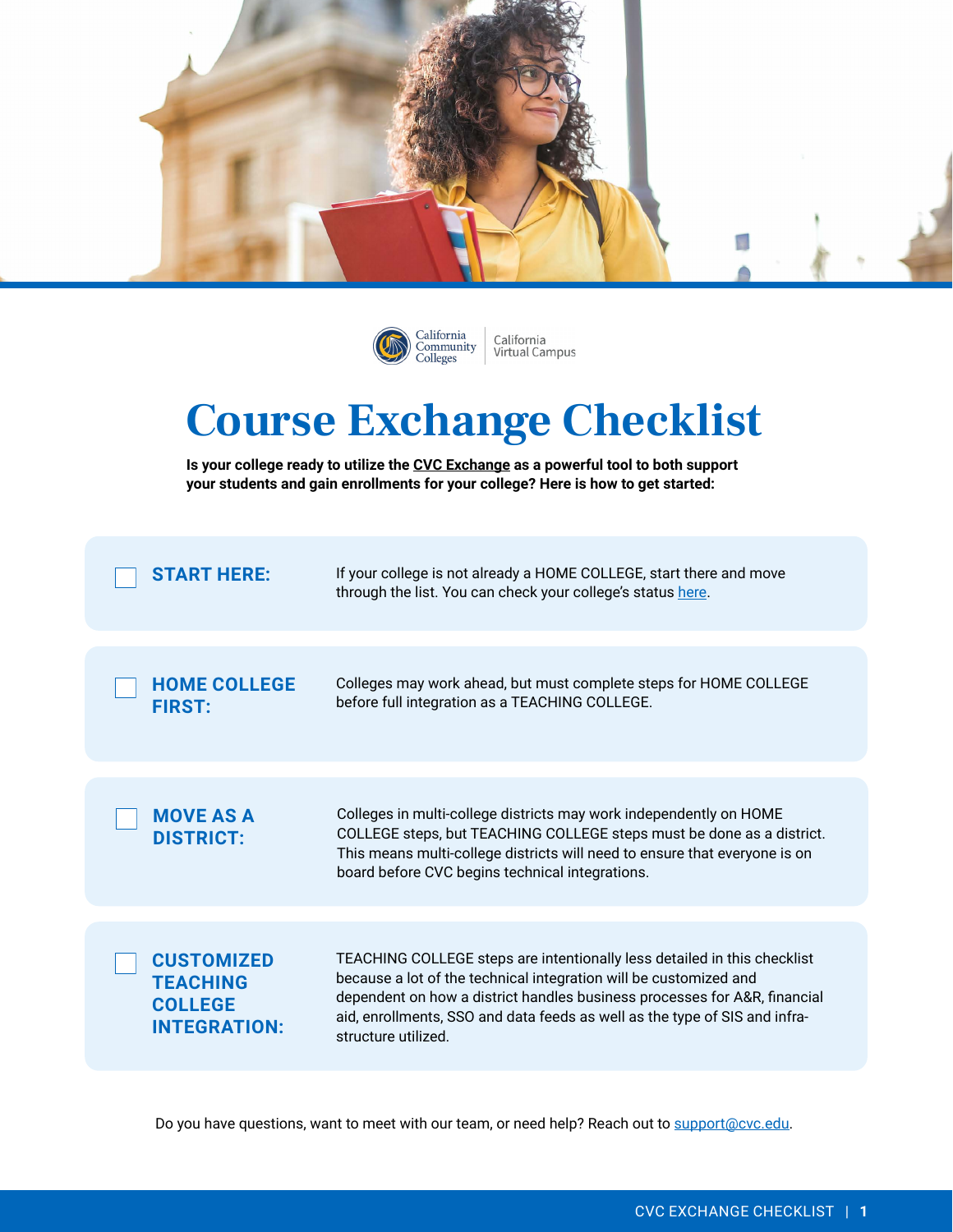| <b>REQUIRED</b><br><b>STEPS</b>                                                                                                                                | <b>WHY THIS IS</b><br><b>NEEDED</b>                                                                                                                                                                              | <b>HOW TO DO IT</b>                                                                                                                                                                                                                    |
|----------------------------------------------------------------------------------------------------------------------------------------------------------------|------------------------------------------------------------------------------------------------------------------------------------------------------------------------------------------------------------------|----------------------------------------------------------------------------------------------------------------------------------------------------------------------------------------------------------------------------------------|
| Establish a Canvas<br><b>Trust Relationship</b>                                                                                                                | Students will have a<br>seamless experience and<br>see all their courses on the<br>same Canvas dashboard<br>without having to juggle<br>multiple Canvas accounts<br>at colleges.                                 | Click here for<br>instructions                                                                                                                                                                                                         |
| Enable a Canvas API                                                                                                                                            | CVC will use this account<br>to generate an API token<br>for your Canvas instance<br>that will then be used to<br>perform student lookup<br>when one of your students<br>cross-enrolls at a teaching<br>college. | Click here for<br>instructions                                                                                                                                                                                                         |
| Authorize CCC Tech<br>Center IdP proxy                                                                                                                         | The proxy verifies that<br>your local IdP sends the<br>student attributes needed<br>for cross-enrollment.                                                                                                        | Click here for<br>instructions                                                                                                                                                                                                         |
| Assign credentials<br>to Admissions &<br><b>Records and Financial</b><br>Aid personnel to the<br>admin panel & receive<br>training to understand<br>processes. | This will allow select<br>personnel at colleges to<br>access our admin panel<br>for student records and<br>financial aid information.                                                                            | Reach out to us at<br>support@cvc.edu to<br>identify and assign<br>these credentials to<br>your team members.                                                                                                                          |
| Each college in<br>district must sign<br>the Financial<br>Aid Consortium<br>Agreement                                                                          | Allows students to<br>combine units across<br>colleges to request federal<br>financial aid.                                                                                                                      | Click here to learn<br>more about the<br>agreement.<br>Click here for<br>instructions on how to<br>sign the agreement<br>Click here to create an<br>account and sign the<br>agreement.<br><b>Questions? Contact</b><br>bpeters@cvc.edu |

## **Home College**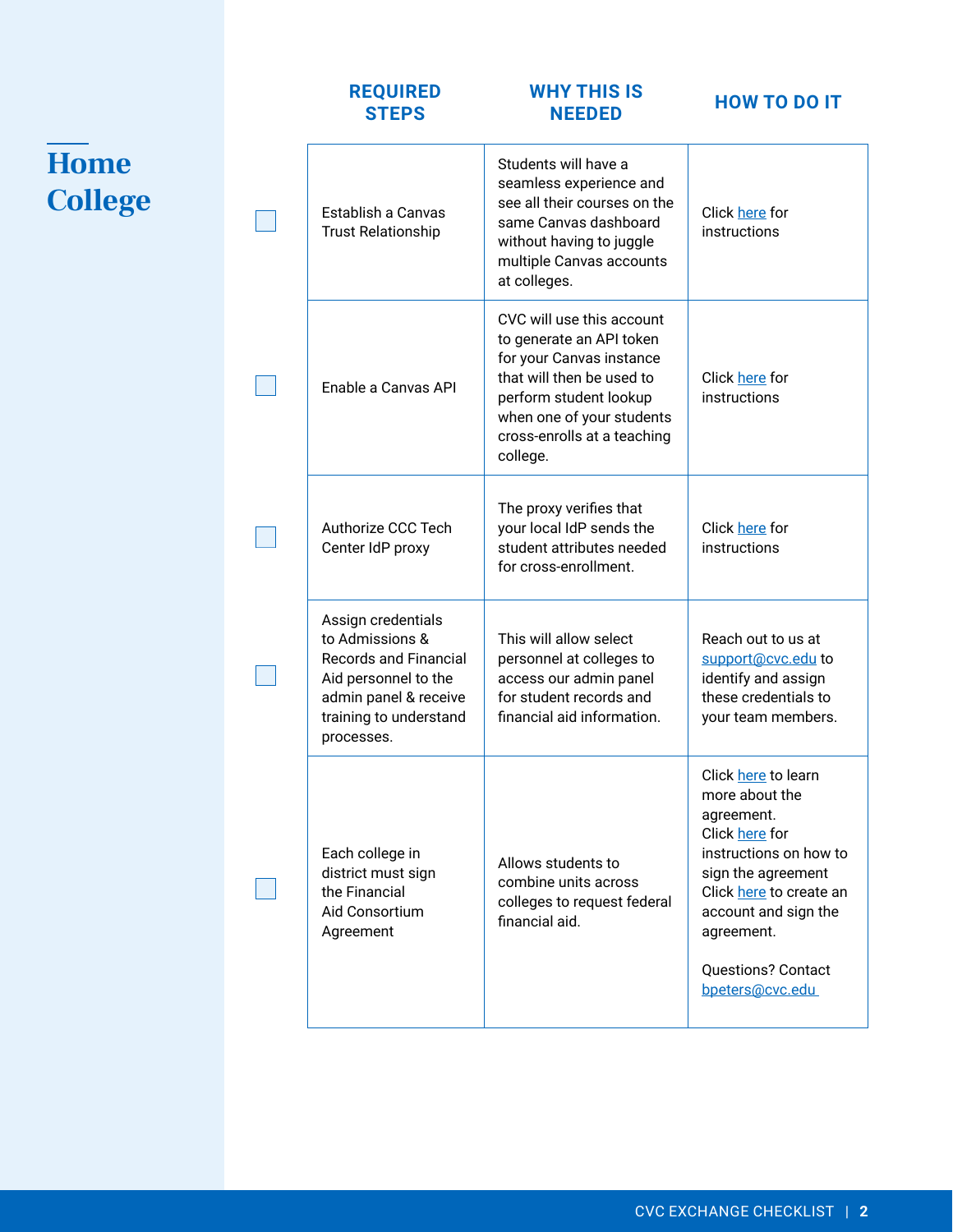| <b>REQUIRED</b><br><b>STEPS</b>                                                                                                                                     | <b>WHY THIS IS</b><br><b>NEEDED</b>                                                                                                                                              | <b>HOW TO DO IT</b>                                                           |
|---------------------------------------------------------------------------------------------------------------------------------------------------------------------|----------------------------------------------------------------------------------------------------------------------------------------------------------------------------------|-------------------------------------------------------------------------------|
| Each college in<br>district must sign<br>the CVC Consortium<br>Agreement                                                                                            | Ensures a set of<br>agreements for colleges,<br>such as data sharing, a<br>commitment to integrate<br>with the Course Exchange,<br>and a shared acknowl-<br>edgement of support. | Click here for a copy<br>of the agreement; the<br>college's CEO must<br>sign. |
| Each college must<br>provide a copy of a<br>local academic senate<br>resolution statement<br>affirming support for<br>participation in the<br><b>CVC Consortium</b> | Ensures academic senate<br>support and buy-in at each<br>college.                                                                                                                | Samples of academic<br>senate resolutions<br>may be found here.               |
| Each college must<br>have eTranscript<br>functionality (receiving<br>and sending)                                                                                   | Allows for transcript<br>information to be<br>automatically shared<br>between home and<br>teaching colleges.                                                                     | Click here for<br>directions.                                                 |
| Course Finder is<br>enabled (live seat<br>count with API<br>integration)                                                                                            | Enables students to<br>see live seat counts for<br>courses on the Exchange.                                                                                                      | Click here for<br>instructions to install<br>and configure course<br>finder.  |
| Enable Ethos for<br>Colleague and<br>Banner users OR CVC<br>can offer a hosted<br>integration option.                                                               | Ethos provides an<br>integration platform for<br>the alternate registration<br>processes needed during<br>cross-enrollment.                                                      | Click here for more<br>information.                                           |

## **Teaching College** PHASE 1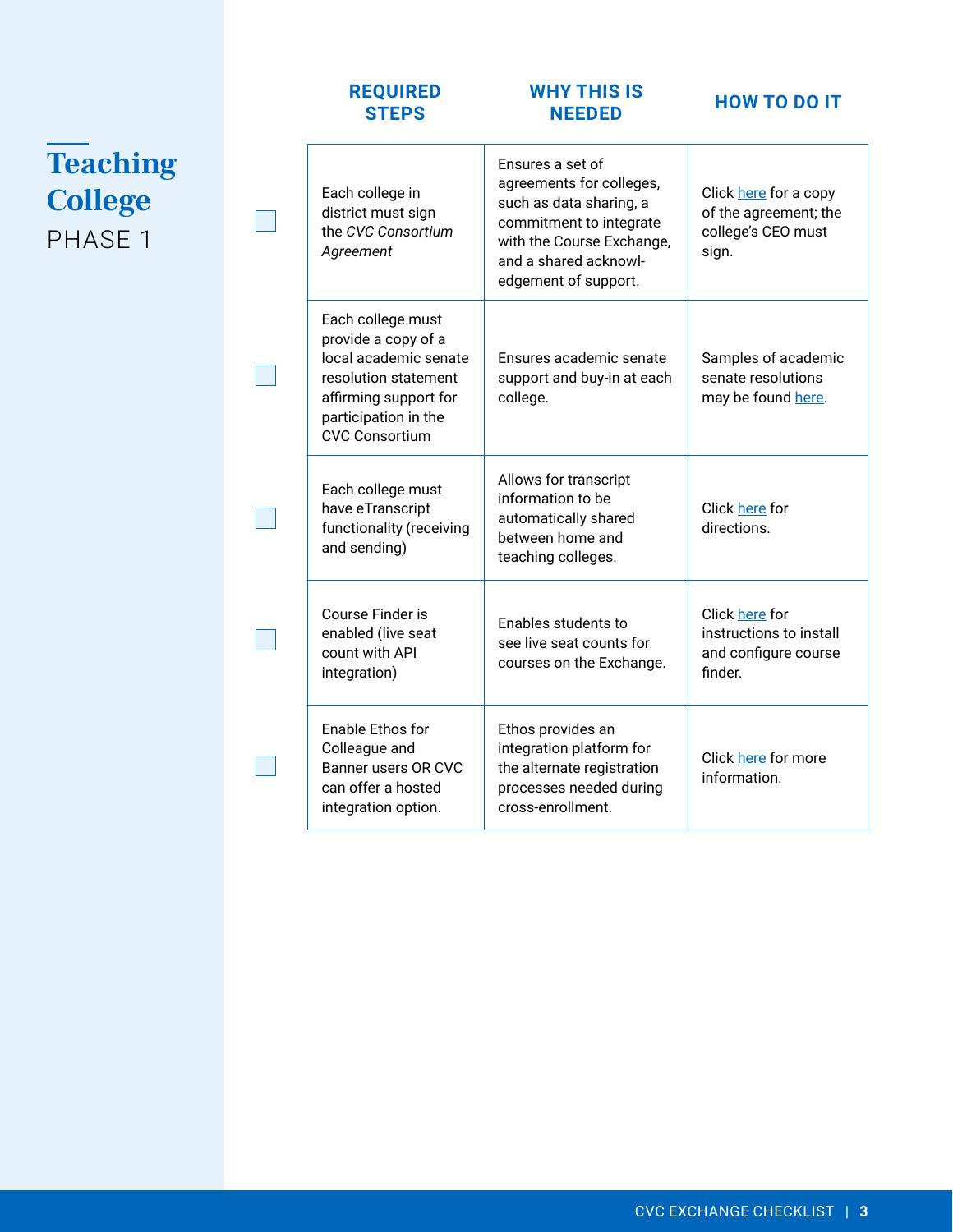|                                              | <b>REQUIRED</b><br><b>STEPS</b>                                                            | <b>WHY THIS IS</b><br><b>NEEDED</b>                                                                                                                                                                                                                                 | <b>HOW TO DO IT</b>                                                                                                                                                                                                        |
|----------------------------------------------|--------------------------------------------------------------------------------------------|---------------------------------------------------------------------------------------------------------------------------------------------------------------------------------------------------------------------------------------------------------------------|----------------------------------------------------------------------------------------------------------------------------------------------------------------------------------------------------------------------------|
| <b>Teaching</b><br><b>College</b><br>PHASE 2 | Outreach &<br>Commitment:<br>Meeting with District's<br><b>Executive Cabinet</b>           | CVC leadership will meet<br>with district and college<br>leadership to ensure<br>that they commit the<br>necessary resources to<br>launch this next phase.<br>The goals for this meeting<br>will be to identify an<br>Executive Sponsor &<br><b>Business Owner.</b> | When your district<br>is ready for this<br>step, reach out to<br>ahanstein@cvc.edu to<br>get this scheduled.                                                                                                               |
|                                              | Two-hour conference<br>room technical<br>meeting                                           | CVC and college teams<br>will review all technical<br>requirements to integrate<br>as-is and commit to the<br>discovery and design<br>process.                                                                                                                      | This will be a<br>scheduled Zoom<br>or in-person 2-hour<br>meeting with CVC,<br>A&R, and Business<br>Owner to go over all<br>technical elements.<br>Here is a cross-enroll-<br>ment workflow chart<br>for technical teams. |
|                                              | Discovery & Design<br>(business workshops<br>to discuss process)                           | Establish and clarify team<br>members needed, roles,<br>and next steps so that<br>the CVC team can better<br>understand the district's<br>A&R, financial aid, and<br>payment processes.                                                                             | Customized and<br>dependent on local<br>processes.                                                                                                                                                                         |
|                                              | Technical Imple-<br>mentation (change<br>management<br>& technical<br>configuration)       | Establish validation of<br>students' residency status.<br>Enrollment reports for SAP<br>monitoring non-financial<br>aid payment portal.                                                                                                                             | Customized and<br>dependent on local<br>processes.                                                                                                                                                                         |
|                                              | System testing<br>& training (user<br>acceptance testing<br>& functional user<br>training) | We want to ensure<br>that everything works<br>smoothly, even in special<br>cases.                                                                                                                                                                                   | Customized and<br>dependent on local<br>processes.                                                                                                                                                                         |
|                                              | Production<br>deployment &<br>customer success<br>process                                  | This process will establish<br>the go-live process for<br>your district as teaching<br>colleges on the Exchange!                                                                                                                                                    | Customized and<br>dependent on local<br>processes.                                                                                                                                                                         |

*continued on page 5*